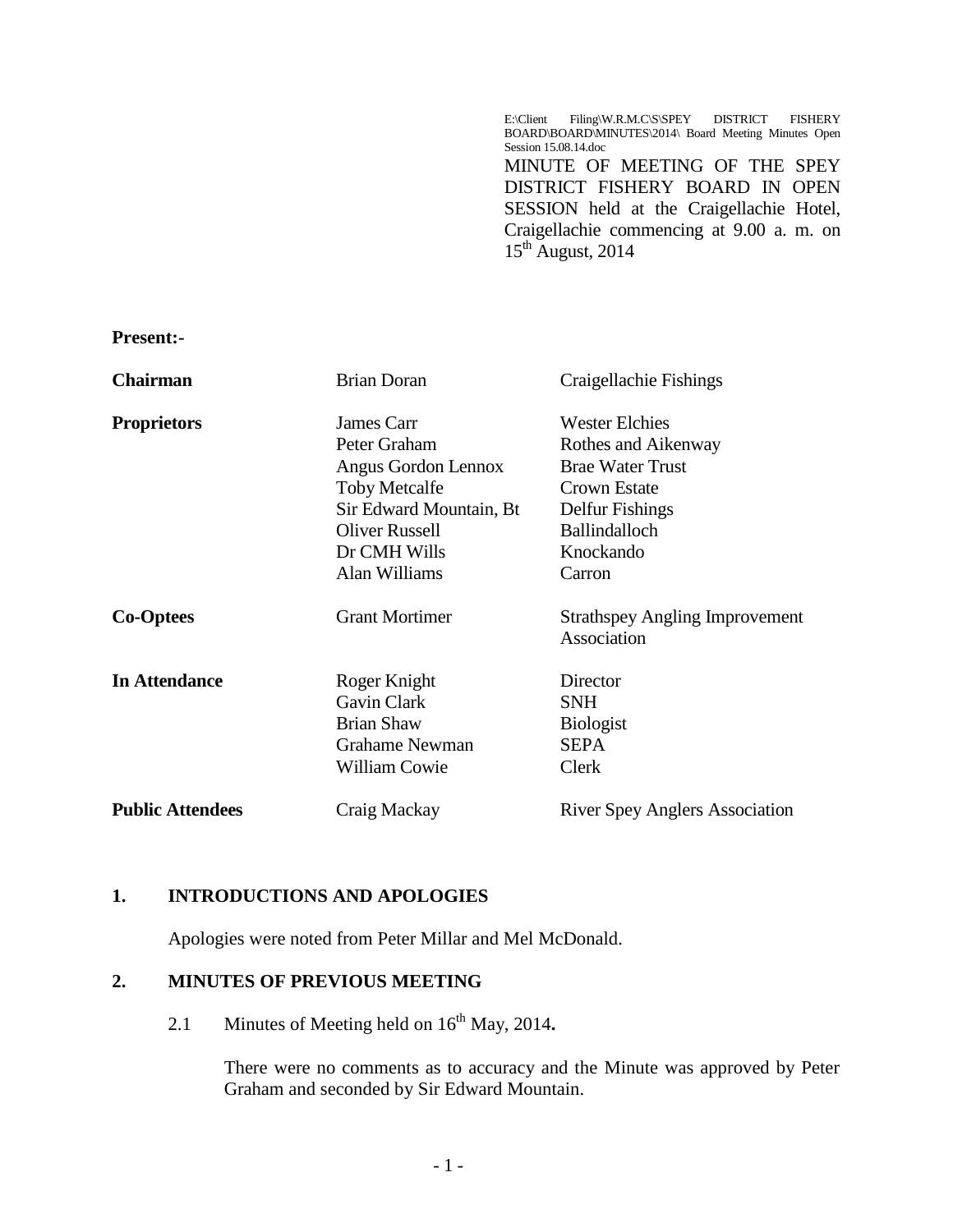## **3. MATTERS ARISING FROM PREVIOUS MINUTES**

3.1 It was reported that Mel McDonald had raised the issue of representation and had asked to have a representative attend the meeting in his place given his absence. He had been advised that the Board would require to debate the issue and advice was sought from the Clerk. The Clerk reported that there was no provision in the Act for a proxy for a Co-Optee and the feeling of the Board was that the appointment, even though representative of an organisation, was a personal one and not interchangeable. It was suggested that as a compromise a representative be allowed to attend and speak if a Co-Optee was unavailable but would be precluded from voting and would be entitled to attend the Open Session of the meeting only.

Gavin Clark enquired whether the same would be true for Invitees who were unable to attend and the Board agreed that a similar approach could be adopted for Invitees, recognising however that the expectation would be that the same individual would attend on each occasion. It was also noted that Invitees attend the Closed Session on confidential matters in any event.

## 3.2 **Dipple Well Field**.

On enquiry from Angus Gordon Lennox, the Director confirmed that a response had come from Scottish Water, but it had been too late for prior circulation for the meeting. This was covered in any event in the Director's Report to follow.

## 4 **DIRECTOR'S REPORT**

Reference was made to the Director's Report Notes annexed to the Minute and in addition to the points listed the following additional matters arose using the numbering in the report:-

1 Rod catches

It was noted that catches had tailed-off in mid-May and this appeared to be reflected elsewhere. There had however been an increase in released fish.

3 Water abstraction

The Director passed on the Board's particular praise and thanks to Steven MacIntyre of SEPA for his proactive involvement in respect of Spey Dam issues.

3.3 Scottish Water

The response received from Scottish Water to the letter sent by the Director had confirmed that there had not been any additional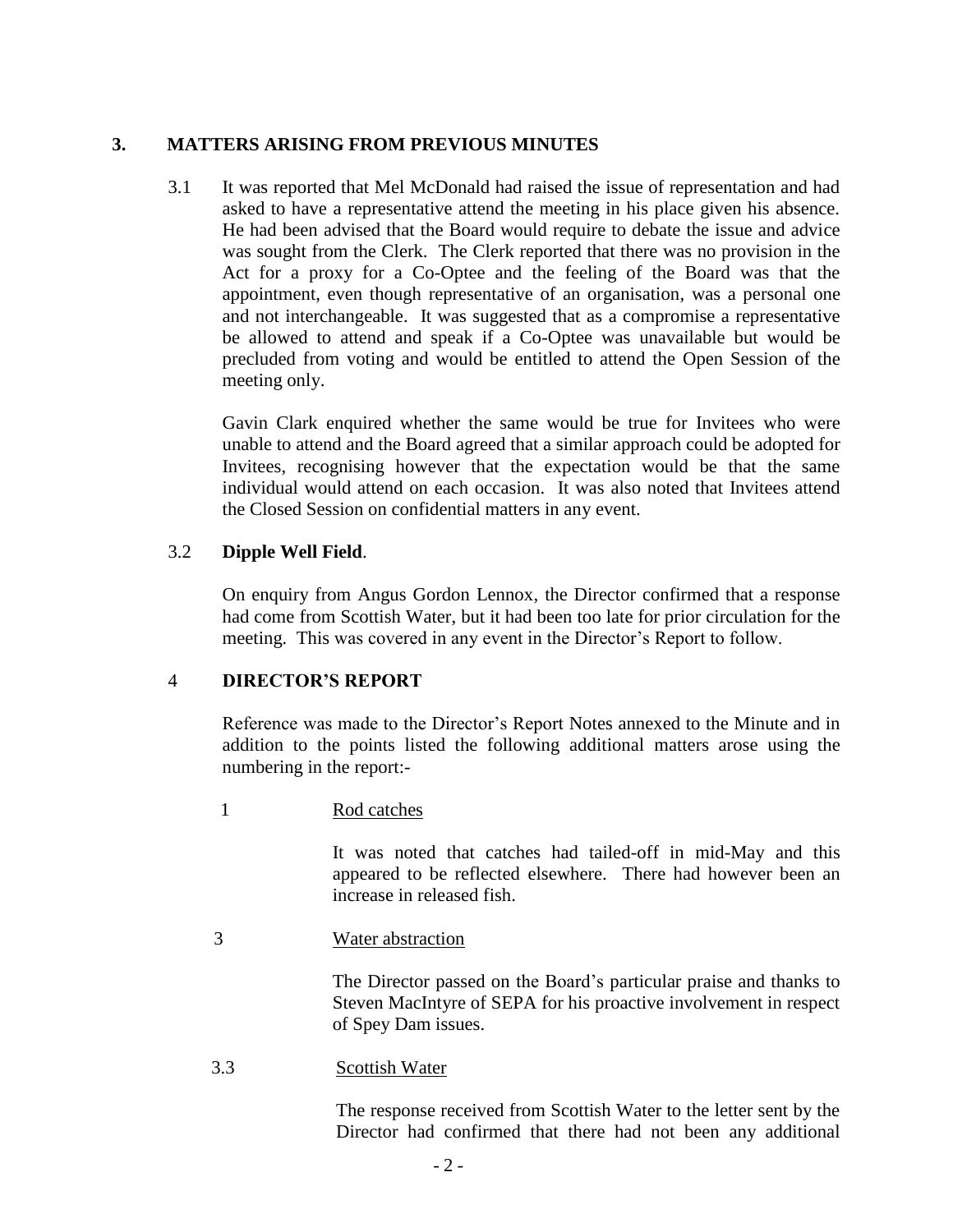releases. The water level at Boat o'Brig fell below the minimum level on one occasion on Sunday  $27<sup>th</sup>$  July, but water levels had subsequently increased before any additional release could be made. No subsequent requests had been made.

#### 4 Wild Fisheries Review

The Director's Report was noted and questions were invited. Sir Edward Mountain enquired regarding the proposed quota system and reported that the problem with it was that it relied on historical data. This was relatively accurate with respect to rods but not necessarily in respect of nets. It was important to ensure that the levels were set on sustainable current data rather than inaccurate historical levels.

Alan Williams concurred, and made the point that it was essential that there was a formal recording of net catches, although he was pleased that the quota system would include net fisheries.

The Director advised that the review team may look at licence arrangements with attached conditions. Board Members recognised that there were considerable differences in regional treatment of netting; in Norway the government had stepped in to control netting rights and this may be the route that the Scottish Government would take.

It was expected that the review would report at the beginning of October, following which there would be comments from civil service departments and then a first committee review. The next important stage would be the consultation stage at the conclusion of this initial review. As far as the Board were concerned, it was probable that the detail would not be available to it until the first committee stage had been reached and it would have to wait and see as far as timescale was concerned.

Brian Shaw suggested that the Board should consider their own position well in advance, even though they will not necessarily have access to the information until the first consultation.

Peter Graham reminded the Board that there were a number of particular issues that needed to be clarified such as:-

- The possibility of generating additional funding through a Trust.
- The spreading of resources between catchments.
- The maintenance of local control.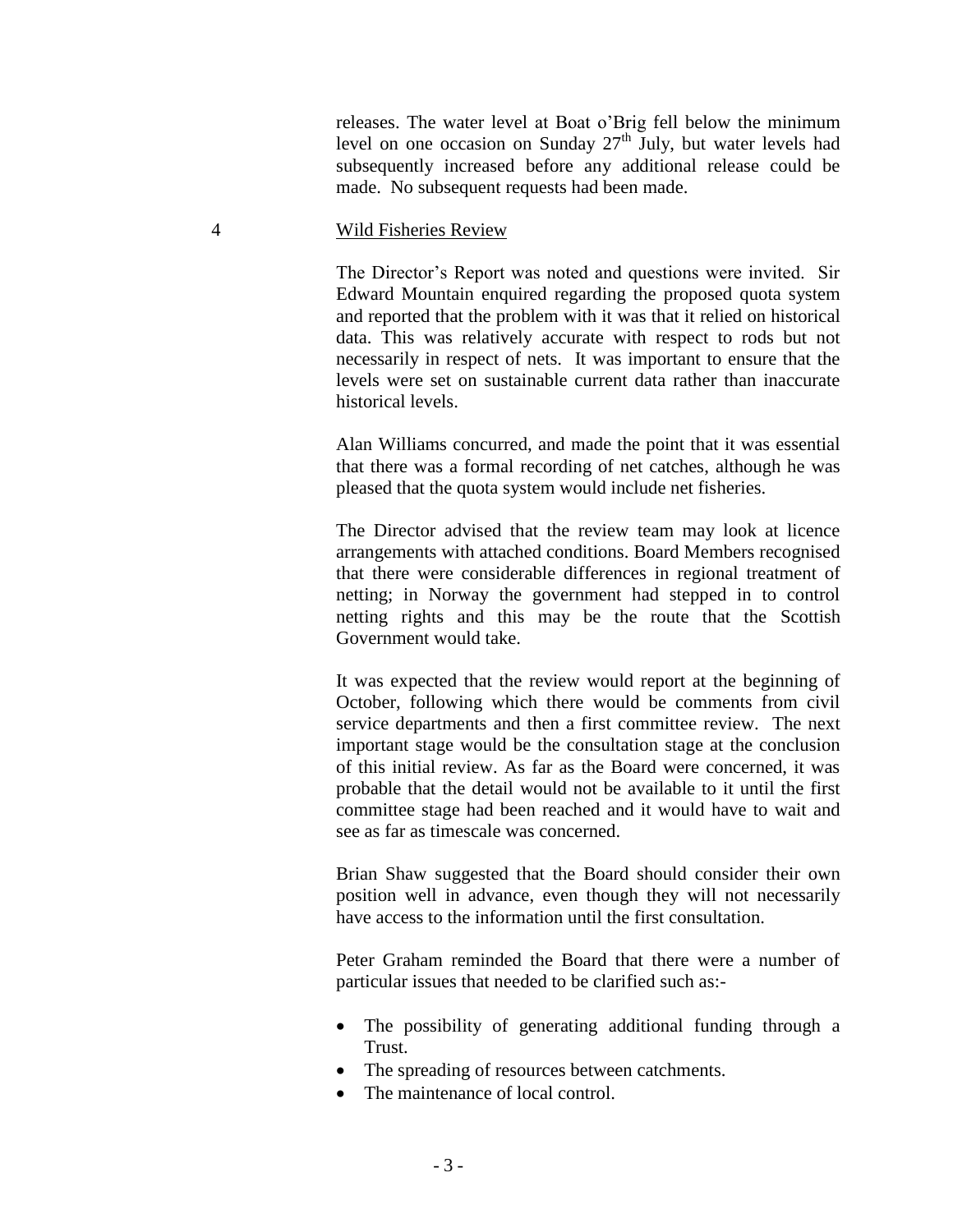Brian Shaw also indicated his concern that netsmen were doubling their efforts so as to generate higher catch records. He felt this could set a precedent and pressure should be applied to insist on real time collection of data for quota calculation. In addition, it was recognised that additional conservation measures were likely to be introduced.

In summary, it was agreed that the Board should continue to make their own representation very strongly, and it was recommended that a sub-committee be formed to formulate the Board's expected response as soon as the report from Andrew Thin was available. This was agreed.

## 4.5 Pollution events

The Director reported that it was now thought that the pollution incident from the Balmenach Distillery had resulted in the killing of up to 16,000 Salmonids. He reported that a number of Ghillies had asked for confirmation of what action the Board was taking in response. Discussion followed about a press release but in the past it had been felt that this had been counterproductive. It was however reported that the Director had approached the Distillery and had sought compensation up to a level of £25,000 per annum for a 4 year period. There was to be a meeting on Tuesday,  $19<sup>th</sup>$ August and the Director was to report further on the result.

In discussion it was suggested that if the distillery had a difficulty in making such a large donation then it might be more palatable for them to make a charitable donation and this was accepted as a possibility. The Director however reported that SEPA, as the regulator, were taking the lead in enforcement action on this matter.

### 4.5.2 Rothes Burn

In addition to the position as reported in the Director's Report, it was noted that historical electrofishing data was available and so comparisons were possible. The Combination of Rothes Distilleries (CORD) had apologised for the incident and indicated their willingness to assist with reparations. The Director however invited questions from Board Members.

Angus Gordon Lennox enquired as to the effect of the pollution incidents on fish upstream of the incident, but information was not available.

Sir Edward Mountain reported that he had spoken to SEPA in 2012 regarding removing an obstacle on the Rothes Burn and had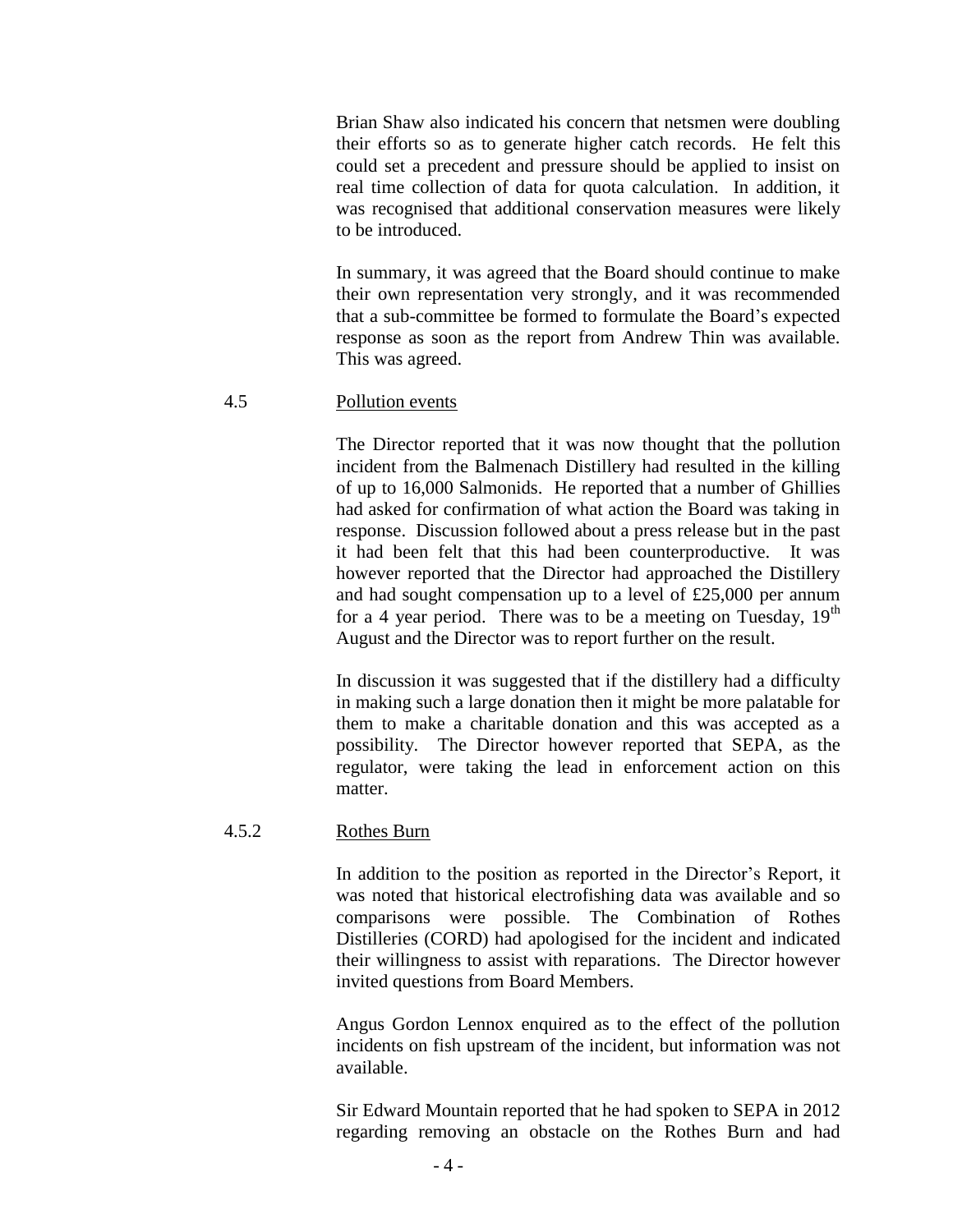received the response that this was not a priority. He felt that given the pollution incident they should now be pressured into making removal of the obstacle a priority. In response, Grahame Newman reported that SEPA were continuing in their work to identify the impact of the pollution incident at Rothes and were actively taking enforcement action on both incidents. He reported that SEPA would look at issues such as the overall use of caustic soda etc and an evaluation of historical data to find out whether there had been previous incidents involving caustic soda.

Debate then followed on the benefit or otherwise of publicising such an event. There was a feeling from some Board Members that a gentle approach from SEPA in the past had done nothing to prevent further incidents. Grahame Newman reiterated that SEPA would be robust and appropriate with the set of actions taken, but the resultant fines and prosecution issue would not be within their hands.

Sir Edward Mountain felt that publicity at an early stage may still be counterproductive. However, there remained serious concerns with the failure of SEPA to carry out risk assessments regarding a pipe carrying caustic soda that could lead into an SAC river.

Grahame Newman responded that the conduct of risk assessments was not a SEPA responsibility. This was a matter for the respective operator. However, he informed the Board that SEPA would be carrying out a nationwide review of all distilleries in respect of caustic soda issues.

It was resolved that in response to any pollution incidents in future, the Board would issue a short factual account, which did not apportion blame, on its website and probably via the Blog. Board Members and Ghillie Representatives would also be informed.

Finally, the Chairman suggested that the compensation from Rothes should be at the same level as the compensation from the Cromdale incident. This was agreed.

#### 4.6 Ranunculus

It was noted that the date of the trial was actually the  $17<sup>th</sup>$  July and not the  $18<sup>th</sup>$  as reported. The Director indicated that if the trial was successful it may be replicated on the Spey.

4.7 Spey Catchment Initiative

The Director reported that funding had been approved for the Allt Mharcaidh Burn.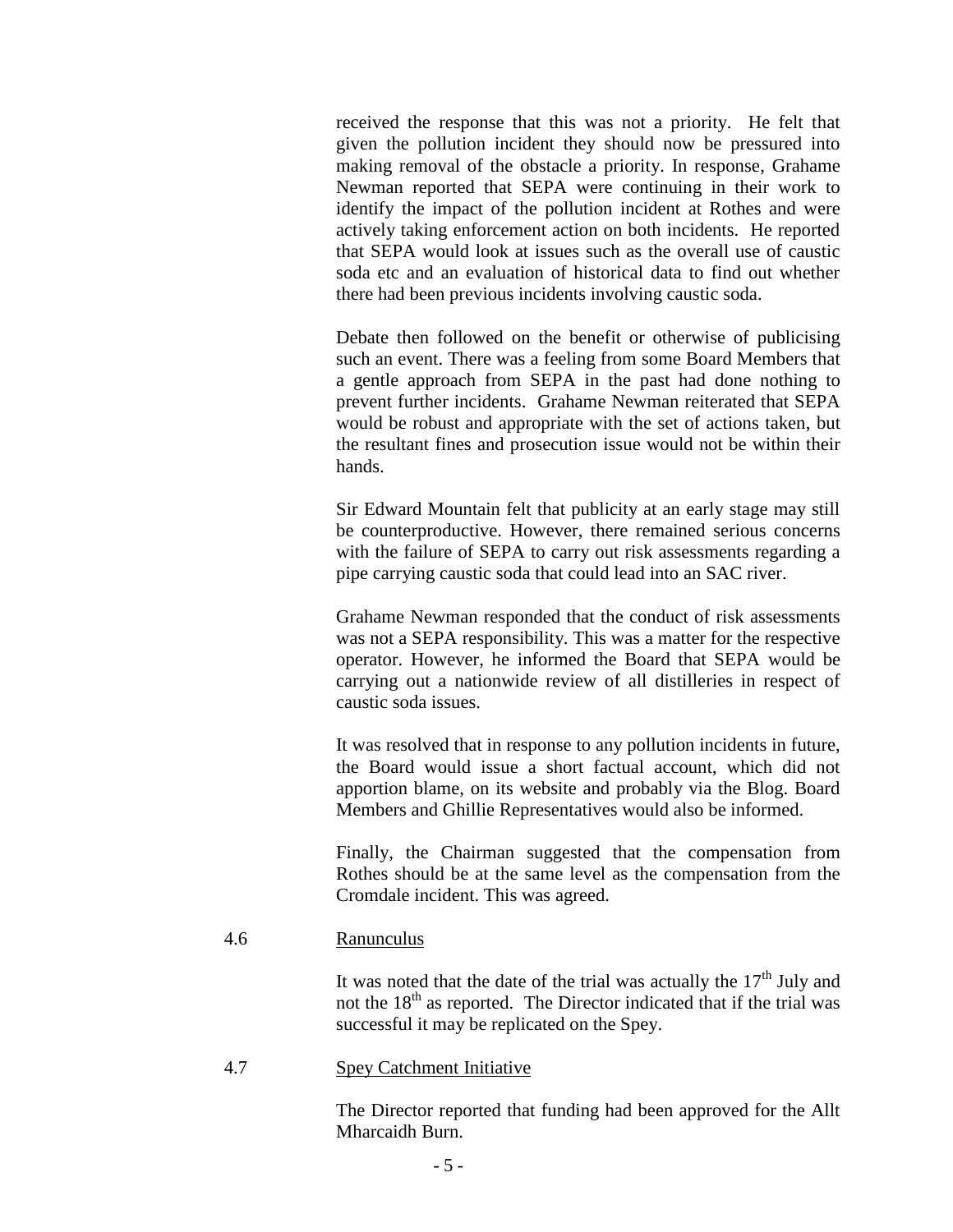### 4.8 Publicity

This would be debated as a separate agenda item.

### **5. Foundation Committee Report**

Biologist's Report

5.1 It was reported that the reaction to the Biologist's report and the Foundation Committee Meeting had been difficult and in particular that some issues had been addressed to the Biologist which questioned the scientific information. It was important from the Biologist's point of view to have a clear statement on the purpose of the Foundation in order to challenge those who questioned the scientific information and Peter Graham, as Chairman of the Foundation, reported that it had been disappointing that some Foundation members had adopted this position at the meeting.

It was recognised that marine survival was still the major issue and the Foundation's aim was to maximise the number of smolts that the river produced and that went to sea. There were many components to achieving this, including habitat enhancement etc.

Angus Gordon Lennox said that part of the issue was the use of "good" or "excellent" wording for the numbers of juveniles, when Ghillies were failing to see such numbers in the river. The problem was a question of an "everything is fine" message coming from the Foundation.

Dr Catherine Wills advised that there was a strong view amongst the Ghillies that there should be stocking in the main stem rather than "tinkering round the edges", but James Carr noted that this came back to the whole issue of stocking, which had been debated separately and extensively.

Alan Williams reminded Board Members that a 3-year survey was ongoing and that until the results of our stocking monitoring were known, there was little point in debating stocking matters further at this stage.

Sir Edward Mountain reiterated disappointment that doubts had been expressed on the biological information, although he agreed that the message of "all is fine" was not working, particularly this year when catch numbers would be down.

5.2 Historical research.

The Chairman of the Foundation wanted it to be noted that Polly Burns had done an excellent job on historical research.

5.3 Stocking sub-committee report.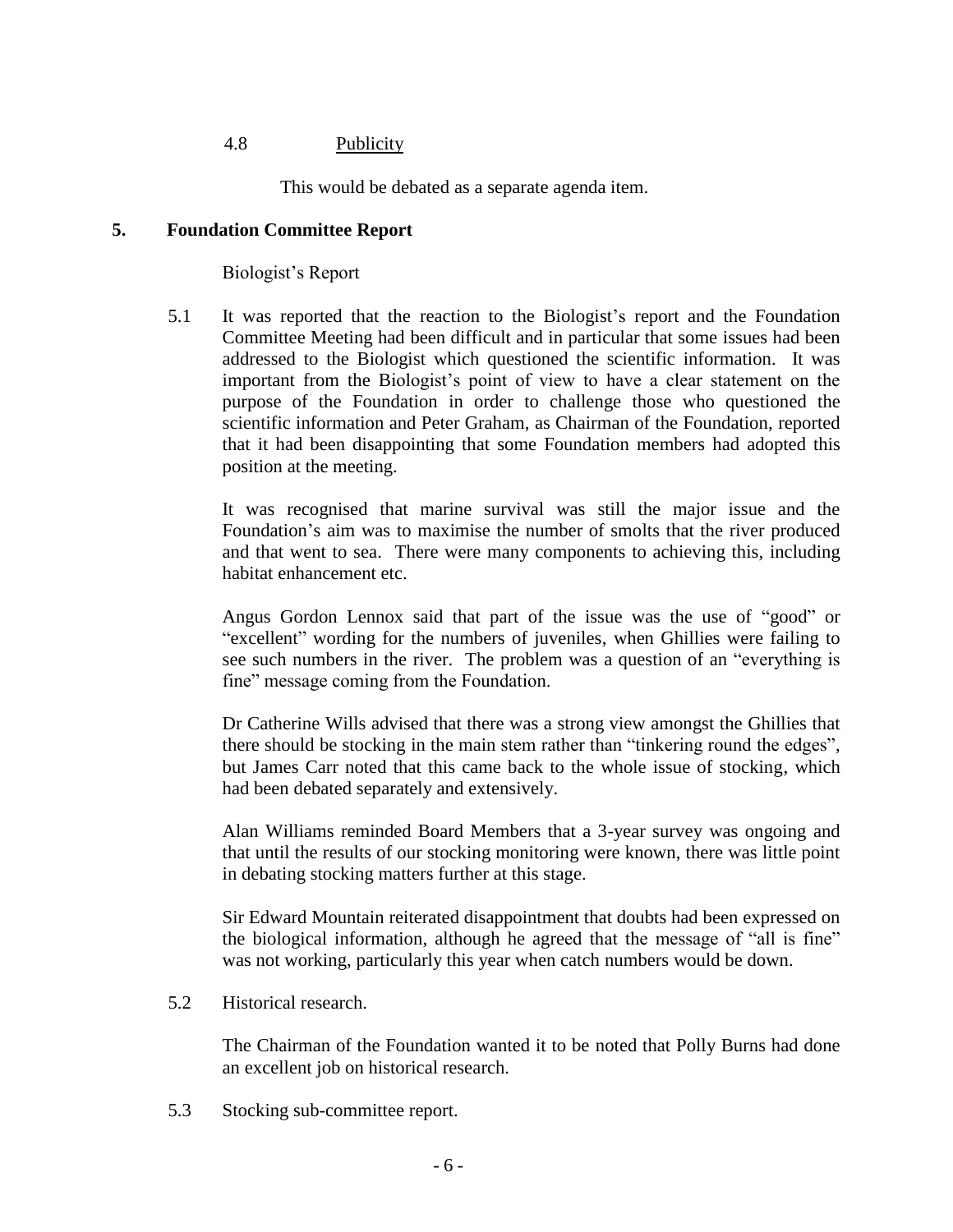It was noted that a review of the stocking locations had been presented to the committee and there would no longer be stocking above natural barriers, in compliance with the Wildlife and Natural Environment Act.

5.4 Conservation Policy.

The aim of the conservation policy was to maximise the number of spawning fish in the river and the Foundation Committee's recommendation was that there should now be a 100% release rate on the river. However, it was recognised that this was a matter for the Board to determine.

Peter Graham, as Chairman of the Foundation Committee, then invited questions from Board Members.

Discussion followed on the locations for stocking and whether it was possible to stock the main stem. In response, the Biologist confirmed that it was possible, but that it was unlikely to be effective.

In addition, there was discussion on the locations for stocking following the recent spate. The biologist outlined the proposals to address this.

Alan Williams suggested that there should be a change to 100% voluntary catch and release, but other Board Members were against this, particularly as the latest figures showed an overall release rate of 91%. They felt that adopting a policy of complete catch and release would send the wrong message and could adversely affect potential lettings.

After discussion, it was proposed by the Biologist and supported by a majority of Board Members that the conservation policy should remain unchanged in the meantime.

### 6. **Publicity**

6.1 Retirement of Sir Edward Mountain.

 The Board acknowledged that Edward had indicated that he was to step down as Chairman of the Publicity Committee and thanks were expressed to him for his contribution over a number of years.

Debate followed as to whether a Publicity Committee was still required. The general feeling was that a separate committee was not required, provided the Director or Chairman were able to convey a consistent message.

Peter Graham felt that the Board should set the general direction, but the delivery should be left to the Director, with involvement from the Chairman. He felt the issue should also cover "marketing" as well as publicity.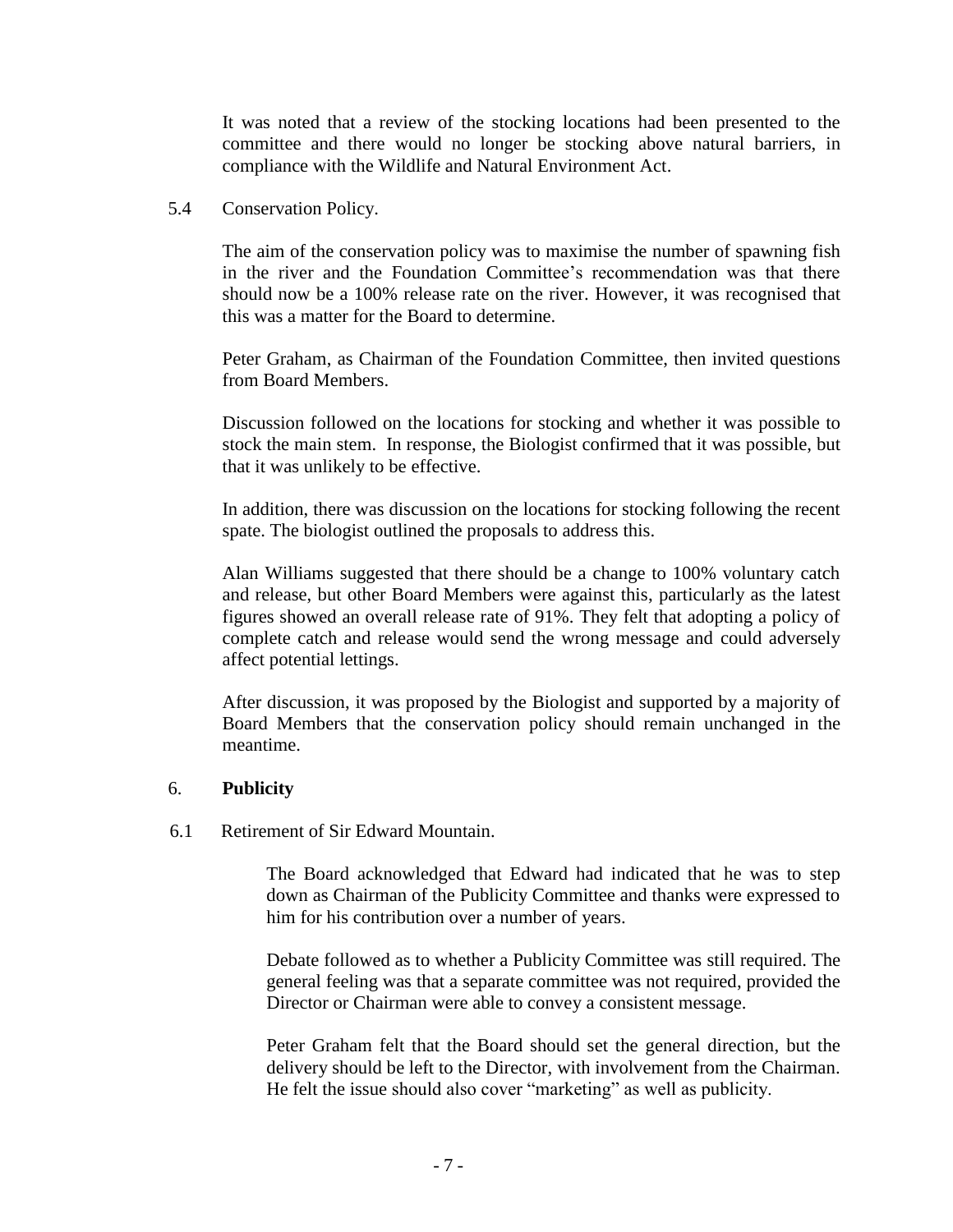Alan Williams suggested that it might be advisable for Peter Graham to produce a paper on marketing and publicity in general that could be debated. However, Peter Graham thought it may be advisable to involve outside expertise to establish a framework in the first instance.

After debate it was agreed that the Board would be the Forum to define the message and the Director, with assistance from the Chairman and Biologist, would be responsible for conveying that message in an appropriate manner. Board members recognised that it would be sensible to speak with other Boards to find out how they operate and to use external help as required.

6.2 London meeting.

The Chairman expressed the view that with finances under considerable pressure at the moment, the London meeting should only proceed if there was sufficient sponsorship to cover its cost. The Director reported that he had been unable to secure sufficient sponsorship so far, but after discussion, Toby Metcalfe indicated that Smiths Gore would be willing to provide sponsorship of £2,500. Peter Graham also indicated that he was willing to contribute £500 through Peter Graham & Associates and, in any event felt that the meeting should go ahead whether or not additional sponsorship was available. Alan Williams felt that the financial support for the meeting should be a matter for proprietors and not the Board, but after debate it was felt that as more than half of the costs had already been covered following pledges during this meeting, it should go ahead. It was recognised that any shortfall would be underwritten by the Board.

## **7 AOCB**

### 7.1 Macallan and Consultation

Sir Edward Mountain reported that there would be an additional 6 million litres produced by the new whisky plant at Macallan and enquired whether the Board had been consulted on the project. The Director confirmed that they had been consulted and responses had been made on behalf of the Board.

Sir Edward felt that the Board should have a firm policy to respond to significant applications such as that made by Macallan and that it should not be left to employees to determine. It was suggested that this item be put on the next Agenda for a policy decision.

In response to enquiry, SEPA confirmed that the Board would be consulted in connection with such proposals.

Finally, the Director confirmed that the whole issue of the Board not being a Statutory Consultee had been raised with Andrew Thin as part of the Wild Fisheries Review process.